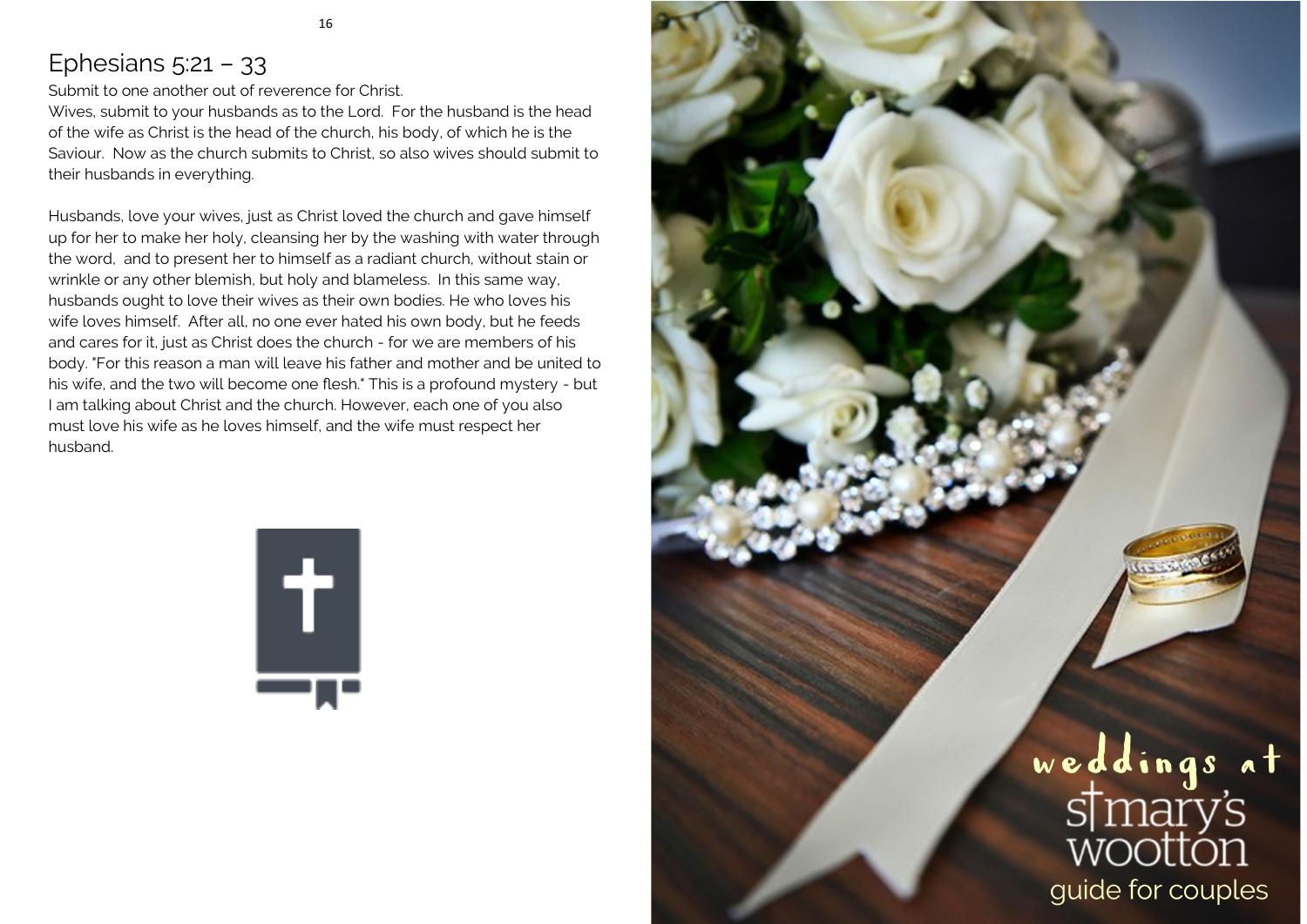# Appendix 3. Reading Suggestions

Here are some suggestions of bible passages suitable for a wedding service (others are available from Peter Ackroyd).

#### Genesis 2:18-25

The LORD God said, "It is not good for the man to be alone. I will make a helper suitable for him."

Now the LORD God had formed out of the ground all the beasts of the field and all the birds of the air. He brought them to the man to see what he would name them; and whatever the man called each living creature, that was its name. So the man gave names to all the livestock, the birds of the air and all the beasts of the field.

But for Adam no suitable helper was found. So the LORD God caused the man to fall into a deep sleep; and while he was sleeping, he took one of the man's ribs and closed up the place with flesh. Then the LORD God made a woman from the rib he had taken out of the man, and he brought her to the man.

The man said, "This is now bone of my bones and flesh of my flesh; she shall be called 'woman,' for she was taken out of man." For this reason a man will leave his father and mother and be united to his wife, and they will become one flesh. The man and his wife were both naked, and they felt no shame.

#### John 2:1- 11

On the third day a wedding took place at Cana in Galilee. Jesus' mother was there, and Jesus and his disciples had also been invited to the wedding. When the wine was gone, Jesus' mother said to him, "They have no more wine." "Dear woman, why do you involve me?" Jesus replied, "My time has not yet come." His mother said to the servants, "Do whatever he tells you." Nearby stood six stone water jars, the kind used by the Jews for ceremonial washing, each holding from twenty to thirty gallons

Jesus said to the servants, "Fill the jars with water"; so they filled them to the brim. Then he told them, "Now draw some out and take it to the master of the banquet." They did so, and the master of the banquet tasted the water that had been turned into wine. He did not realise where it had come from, though the servants who had drawn the water knew. Then he called the bridegroom aside and said, "Everyone brings out the choice wine first and then the cheaper wine after the guests have had too much to drink; but you have saved the best till now." This, the first of his miraculous signs, Jesus performed in Cana of Galilee. He thus revealed his glory, and his disciples put their faith in him.

# **Contents**

- 1. Introduction
- 2. So you want to get married…
- 3. Preparing for the day
- 4. The day
- 5. The last word

#### *Appendices:*

Fees Hymn & Music Suggestions Reading Suggestions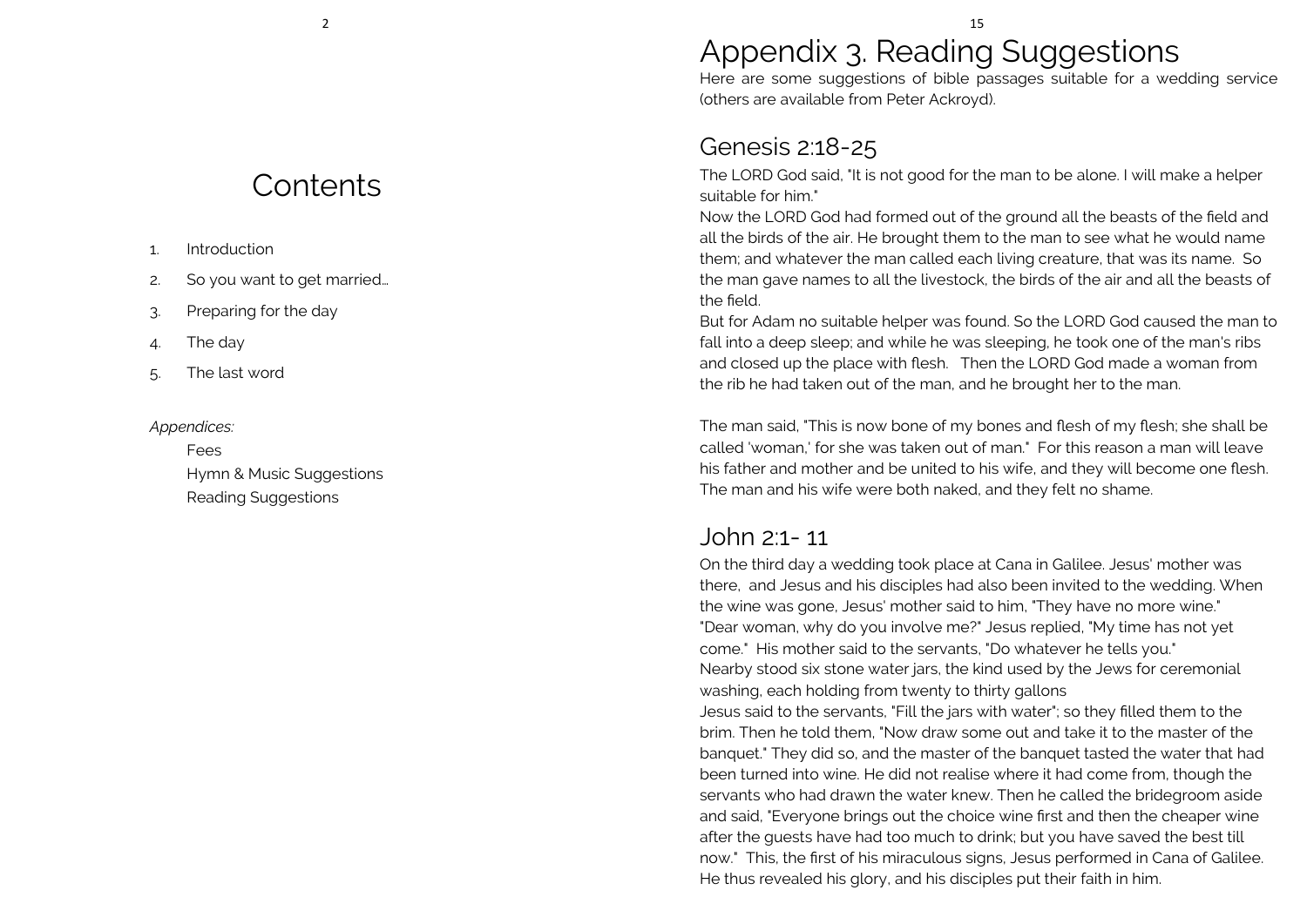14

## Our organist recommends the following music:

## Arrival of the Bride

Bridal chorus from 'Lohengrin' R Wagner Prince of Denmark's March John Clarke Trumpet Tune in D H Purcell Prelude to Te Deum M Charpentier Organ Sonata No 2 - 3<sup>rd</sup> Movement

# F Mendelssohn

#### During the signing of the register

| Jesu, Joy if Man's Desiring | J S Bach    |
|-----------------------------|-------------|
| Canon in D                  | J Pachelbel |
| Air from the 'Water Music'  | G Handel    |
| Air in F & Gavotte in F     | Wesley      |

## Exit of the Wedding Couple

| Wedding March from'Midsummer Night's Dream'          | F Mendelssohn |
|------------------------------------------------------|---------------|
| <b>Trumpet Voluntary</b>                             | J Stanley     |
| March from the Overture to the 'Occasional Oratorio' | G Handel      |
| Tuba Tune                                            | C Lang        |
| Chorale Improvisation on 'Nun Danket'                | S Karg-Elert  |
| Grand March from 'Aida'                              | G Verdi       |
| Toccata and Fugue in D Minor                         | J S Bach      |

#### Other music suitable before the arrival of the Bride or during the signing of the register

| Minuet & Aria from the 'Water Music' | <b>G</b> Handel |
|--------------------------------------|-----------------|
| Passepied                            | G Handel        |
| Gavotte from the Holberg Suite       | E Greig         |
| Tambourin                            | F Gosssec       |
| Short Prelude and Fugue in F BWV 556 | JS Bach         |
| Toccata and Fugue in D minor         | JS Bach         |
| Gavotte                              | W Boyce         |
|                                      |                 |

# 1. Introduction

At St Mary's we love to help couples preparing for marriage in any way we can. I hope this guide gives you an insight into what we offer. Your wedding day is far more than just a one off celebration. It's a life-changing declaration before God, family and friends that you are committed to each other for life.

If you choose St Mary's for your wedding, you'll be married in a Christian service, in which God's purposes for marriage are joyfully celebrated. Even so, weddings vary vastly in size, type, look and feel. Whichever style you decide upon, it is our aim to help you prepare not only for what we hope will be a most special day, but for your marriage as a whole. After all, 'your wedding is one day - your marriage is a lifetime'.

In the following sections you will find spiritual and practical information suitable both for those who are very clear on what lies ahead and for those couples who might want a little more help.

Of course, marriage isn't just a wedding day commitment. It's a lifetime of commitment to each other. It's about sacrificial love – love which is always looking for ways to build up and give to the other. That's the love God shows us in Jesus. Jesus was willing to sacrifice his life—so that we could be forgiven and know God personally. It's this God of love to whom wedding couples declare their commitment and from whom married couples receive the inspiration to live it out.

St Mary's aim is to provide the opportunity to explore this God of love. Our motto is 'Knowing Jesus, Making Jesus Known.' So we try to offer something for everyone on the journey to discovering and knowing God. If you're not already a member, why not come along on a Sunday morning, or join one of our regular evening groups exploring Christianity through videos and discussion?

I hope you find reading this guide useful and enjoyable as you prepare for both wedding and marriage. May God bless you in your new life together.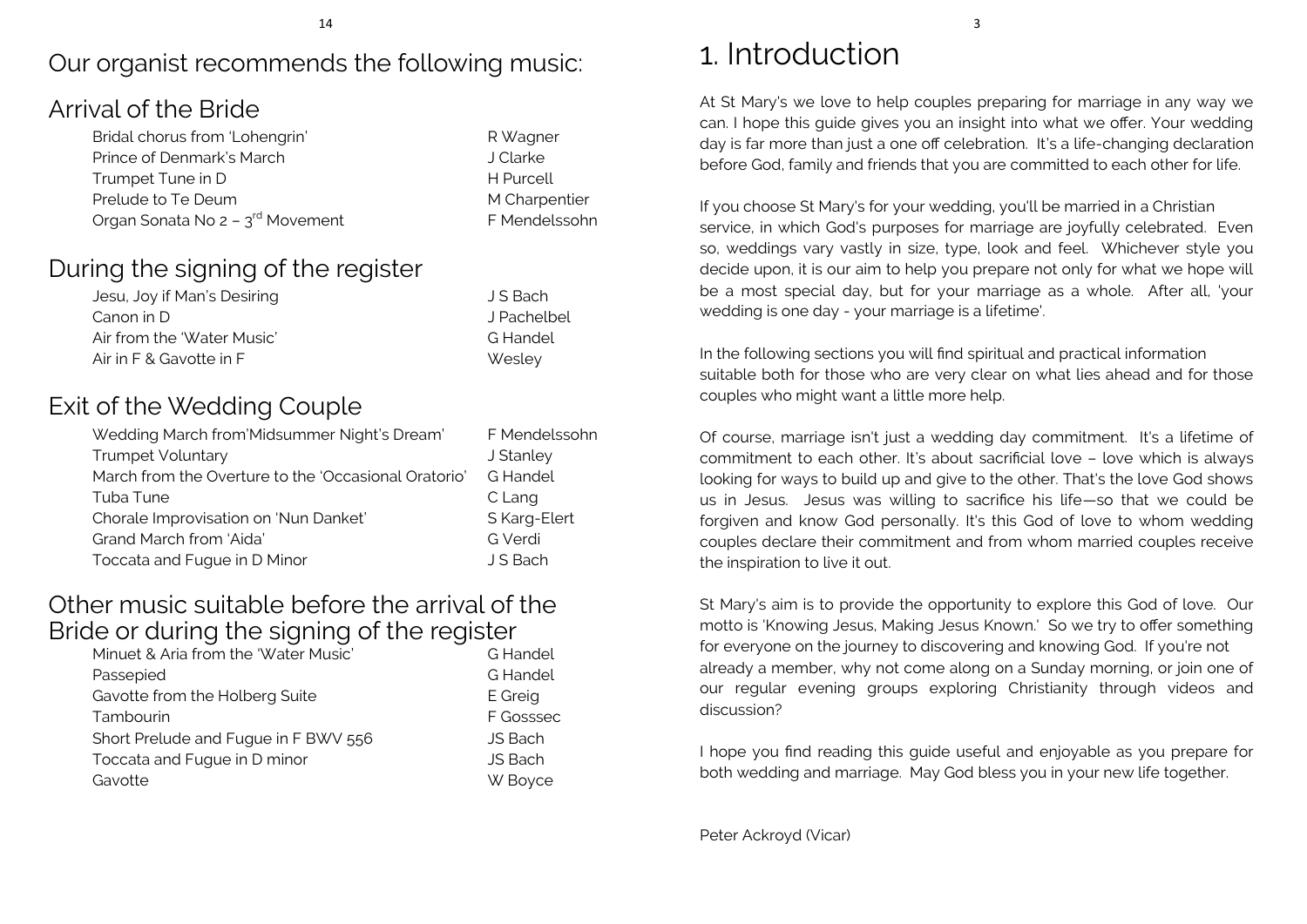#### 4 2. So you want to get married ...

We see marriage in films and read about it in romantic novels, but what's the real story? As the credits roll after Four Weddings and a Funeral or the final episode of Pride and Prejudice are we really any the wiser?

Marriage is about life and about commitment. Take a moment to ask yourselves the following types of questions:

#### Why do you want to get married?

The Bible teaches us to hold marriage in very high regard. It's God's good and kind gift to us, and is not just for our own private benefit but for the good of all. In fact, God intends the union that marriage creates to reflect the magnificent and beautiful union between Jesus Christ and his people, the church. Marriage is the lifelong union of a man and a woman so getting married changes your relationship – for one thing, it closes the door on opting out if things get difficult.

Marriage is about committing to stay together whatever. That's what the promises you make to each other are all about and that's why marriage is such a special gift from God. You are weaving your destiny with that of another person for your whole earthly life together – entwining your hopes and dreams with another person. So the most important thing we can do to support your marriage is to point you to the supreme example of loving, sacrificial, selfless commitment: to Jesus Christ and his teachings in the Bible. This is how you will grow in your relationship with Christ and with each other.

#### Why do you want to get married in a church?

By choosing a church wedding, you are involving God as part of your married lives. The wedding service embodies the Christian understanding of marriage. There is no better one, so spending some time thinking it

through will not only enhance your wedding day, it will also be a great preparation for marriage. Amongst the wedding lists, florists, relatives and honeymoons this might seem the last thing you want to be grappling with, but we would encourage you to think together about the reality of this commitment.



# Appendix 2. Wedding hymns & music

Here are the first lines of some hymns suitable for a wedding service:

13

**Amazing grace**  how sweet the sound that saved a wretch like me !

#### **Dear Lord and Father of mankind**,

forgive our foolish ways; re-clothe us in our rightful mind; in purer lives thy service find, in deeper reverence, praise.

**Give me oil in my lamp**, keep me burning, give me oil in my lamp I pray; give me oil in my lamp, keep me burning, keep me burning till the break of day.

**Great is thy faithfulness**, O God my Father, there is no shadow of turning with thee; Thou changest not, thy compassions they fail not, as thou hast been thou for ever wilt be.

#### **I will sing the wondrous story**

of the Christ who died for me, how he left the realms of glory for the cross on Calvary.

#### **Immortal, invisible, God only wise,**

in light inaccessible hid from our eyes, most blessed, most glorious, the Ancient of Days, almighty, victorious, thy great name we praise.

**Lead us, heavenly Father, lead us**, O'er the world's tempestuous sea;

**Love divine**, all loves excelling joy of heaven, to earth come down; fix in us your humble dwelling, all your faithful mercies crown.

**O praise ye the Lord!**  Praise him in the height; rejoice in his word, ye angels of light;

**O worship the King**, all-glorious above; O gratefully sing his power and his love;

**Praise my soul the king of heaven**  to his feet your tribute bring ransomed, healed, restored, forgiven, who like me his praise should sing? Alleluia, alleluia! praise the everlasting king!

**Praise to the Lord, the Almighty**, the King of creation; O my soul, praise him, for he is thy health and salvation;

**The Lord's my Shepherd**, I'll not want; he makes me down to lie in pastures green; he leadeth me the quiet waters by.

#### **Tell out, my soul,**

**the greatness of the Lord;** unnumbered blessings give my spirit voice; tender to me the promise of his word; in God my Saviour shall my heart rejoice.

#### **The King of love my Shepherd is**,

whose goodness faileth never; I nothing lack if I am his and he is mine for ever.

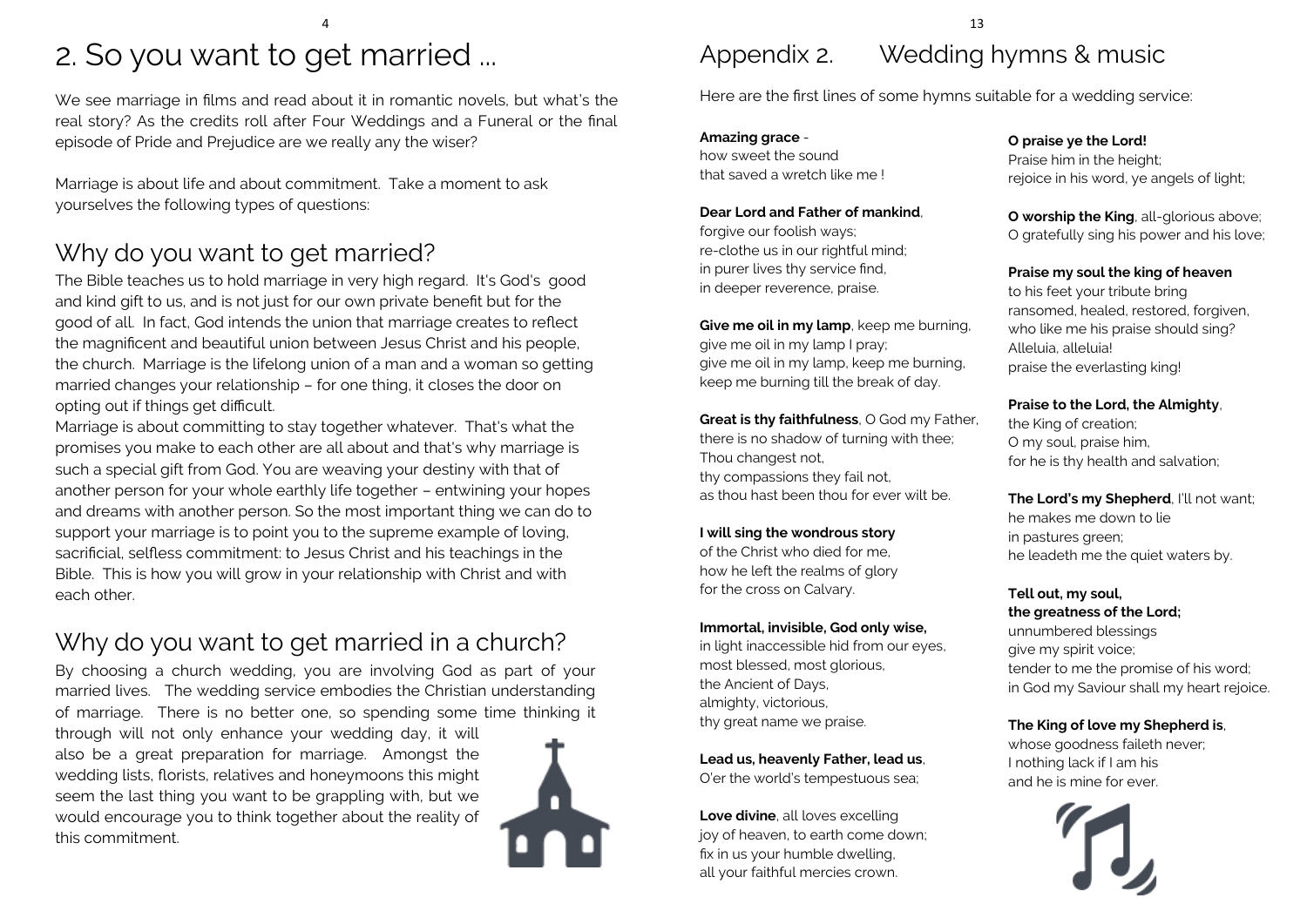# Appendices

| Appendix 1.                 | Fees (2022) |         |
|-----------------------------|-------------|---------|
| Statutory                   |             |         |
| <b>Publication of Banns</b> |             | £32.00  |
| Marriage Service            |             | £480.00 |
| Local                       |             |         |
| Verger                      |             | £43.00  |
| Sound Operator              |             | £19.00  |
| <b>Optional Extras</b>      |             |         |
| Organist                    |             | £73.00  |
| Singing Group               |             | £73.00  |
| Heating (if required)       |             | £70.00  |

# 3. Preparing for the day

Wedding preparations can become an all-engulfing exercise. As a couple, you must be comfortable with what is planned and remember at all times that this is **your day**. Whilst keeping in mind that your family will naturally want to be involved to help you with the arrangements, ask yourselves how **you** want to remember the day. Making arrangements in plenty of time and thinking through all the aspects thoroughly will mean that when the day comes both you and your guests will be much more likely to relax and enjoy it!

The following aims to help with the practical details:

### 3.1 Arranging a day

The most important part of your wedding day will be the ceremony. Before arranging anything else, approach St Mary's through the Church Office (765375) or the Vicar, Peter Ackroyd (768391). Securing your day is not like any other booking as there are a number of factors to consider:

#### Wootton & Stewartby residents

The very first thing you need to establish is whether one of you lives in the ecclesiastical parish of Wootton (which includes Stewartby). Provided one of you is resident (and neither of you are divorced with a former partner still living), you are entitled to be married at St Mary's.

#### Non-residents

**(a) church members** If neither of you live in the parish you can marry at St Mary's if at least one of you is an active church member, accepted onto the church electoral roll (and neither of you are divorced with a former partner still living). You qualify for this by attending church services regularly for at least six months If you are not currently a member we would encourage you to attend one of our Christianity Explored courses alongside church attendance.

**(b) Others** Non residents who do not qualify for electoral roll membership can still marry at St. Mary's provided they can show a 'qualifying connection' with the church (and neither of you are divorced with a former partner still living). This means that one or both of you

- has been baptised or confirmed through St. Mary's; or
- has lived in the parish for at least six months; or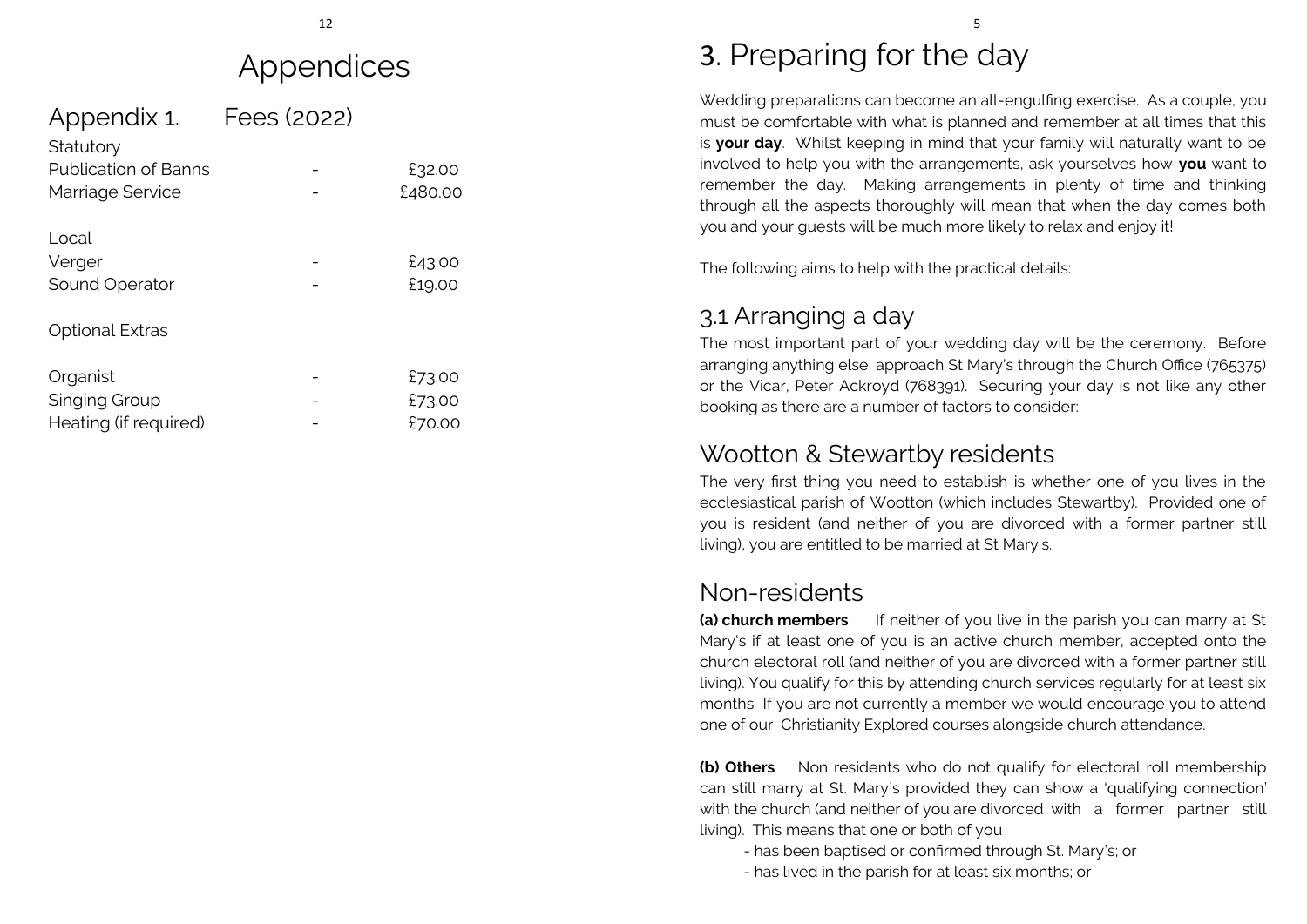- has ever worshipped at St. Mary's for at least six months; or
- had a parent who lived in the parish or worshipped at St. Mary's for at least six months during your lifetime; or
- have parents or grandparent who were married at St. Mary's

#### Minors

If the bride or groom will be under eighteen years of age, a letter of consent signed by a parent or guardian is required.

#### Date and time

Provided you meet or expect to meet these conditions, the next step is to fill in an Application Form to be married at St Mary's. We are happy to give an informal indication of whether the church is available on a particular date ahead of receiving this. However, it is important that no final arrangements are made until we have received the completed form and confirmed in writing to you that the church is booked for a specific date and time.

#### 3.2 The Banns of Marriage

Banns are a verbal, legal notice of your intention to marry. Banns exist to confirm that both of you are free to marry, ie, that neither of you is already married. In the past, the local community would have gathered together every Sunday morning and the reading of the banns at church provided an opportunity for those who knew the individuals best to reveal any secrets! Nowadays it sometimes seems a bit quaint, but the reading of banns is still a vital legal preliminary to marriage (there are alternatives for emergencies and special cases, at greater expense!). Banns are read on three Sundays at some point during the three months immediately preceding your wedding day.

An application to marry at St Mary's will ensure that banns are read here in due course. However, if either or both of you are resident in another Church of England parish you **must** also have your banns read in that/those parish

churches. This is your responsibility to arrange. You need to apply direct to the vicar of the relevant parishes, who will require you to complete an application form and also require a fixed fee! After the banns have been called three times, you should collect a certificate from the parish: this must be produced at your wedding rehearsal.



# 4. The Ceremony itself!

Your wedding day will arrive quicker than you think and will be anticipated by all your friends and family who are invited to join in. So what should you expect from your day?

Arriving at the church: First to arrive should be the ushers, if you are having them. Their responsibilities stretch to understanding how to get your guests into the church and into their seats, directing guests of the bride and groom to their appropriate sides of the church (normally bride's guests to the left and groom's to the right) and the safekeeping of any presents left at the service. Please ensure that your ushers understand and embrace their responsibilities fully. There will be a verger on hand to help.

The groom and best man should be at the church at least 15 minutes before the ceremony.

Next to arrive will be the bridesmaids and the bride's mother followed by the bride, accompanied by her father or the person who is giving her away. There is a notion that the bride should be late – this is in practice somewhat inconsiderate to your guests and the church. However, there is normally a short delay once the bride has arrived for photographs and final adjustments to hair etc! When the bride is ready, the congregation will be asked to stand, and the service begins.

After the service ends, there is a brief pause while the Marriage Document is completed in the vestry. Then the bride and groom lead the congregation out of church and into the churchyard, where photographs are normally taken.

# 5. The Last Word

Marriage is a great gift from God – a unique combining of two people's lives for life. Do make time in the midst of the preparations to prepare yourself for the day – remember: it's your day, so enjoy!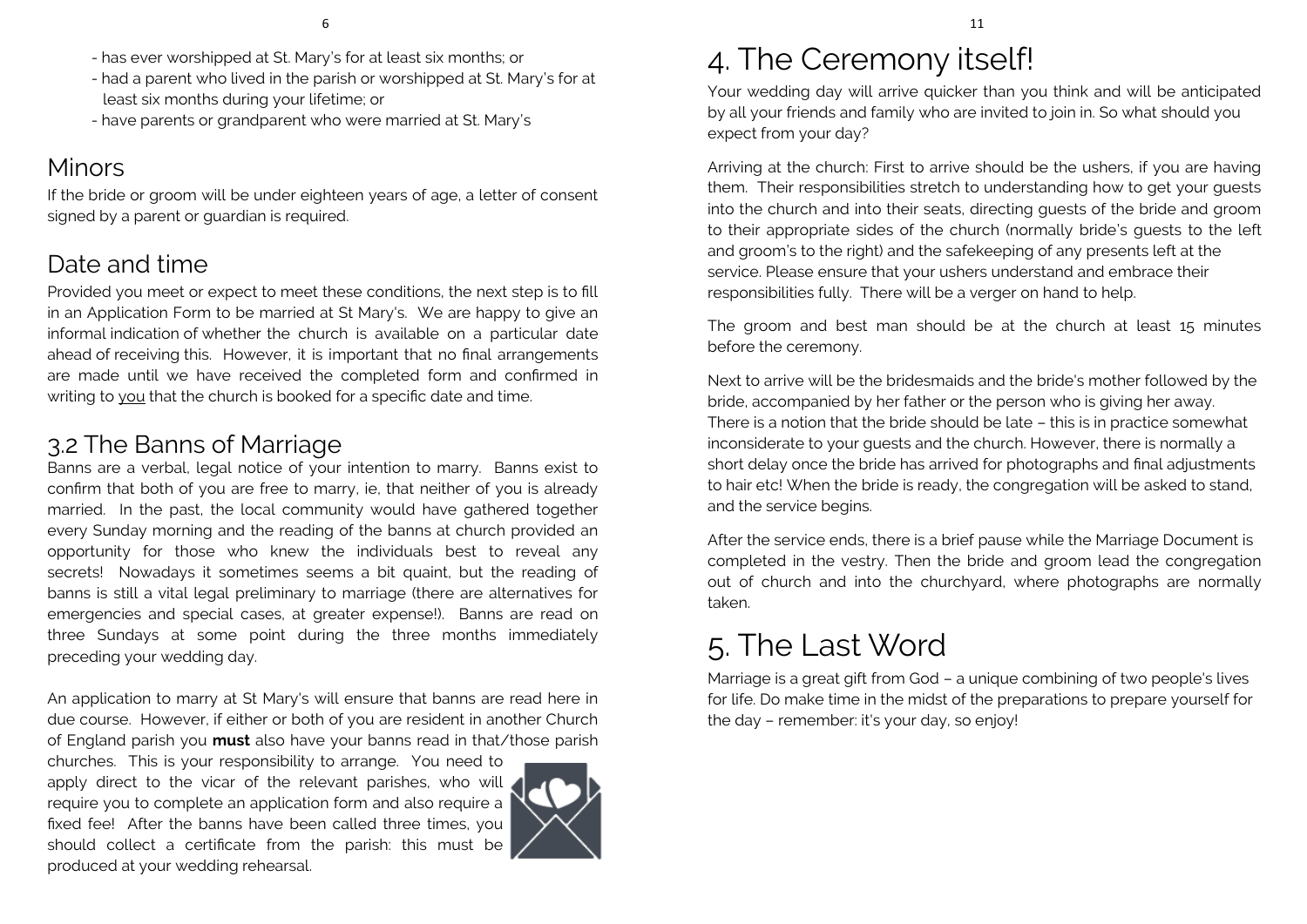### Photographer

Most couples choose to have aspects of their wedding recorded photographically for posterity, and St Mary's Iends itself to photographs very well. You are free to use any part of the churchyard for photographs before and after the ceremony, with the exception of the Garden of Remembrance in the north-east corner (since this is used for the interment of ashes). During the service itself, discreet photography is permissible by prior arrangement . When the service is over and the registers have been completed, photographs may be taken within the building. Please draw these guidelines to the attention of your photographer, as it is important that no misunderstanding arises which could disrupt the service. Please also ask your photographer to make time to see the minister taking your service before the ceremony commences.

#### Video cameraman

An official video may be recorded by prior arrangement. We will advise the cameraman where he/she should stand to avoid being intrusive. Informal videos and photography during the service are not allowed: This will be mentioned at the beginning of the service.

## Confetti

We will also mention at the start of the service that we do not allow confetti in the church or churchyard.

### Bells

The church bells may be rung at the end of the service by prior arrangement and subject to the availability of ringers.

#### Changing your name

Should you be going on honeymoon immediately after your wedding day and want to have the name on your passport changed beforehand, we can sign the appropriate form for you.

#### Fees

See appendix 1 for details of fees currently payable for weddings at St. Mary's.We will confirm to you the exact amount due once all the arrangements are made. Fees are payable in full a fortnight before the wedding, by cheque payable to 'St. Mary's Wootton PCC' or by BACS: Sort Code: 23-05-80 Account no 32731122 Metro Bank (ref; your surname).

#### 3.3 Registering a Marriage

From 4th May 2021 the registration of marriages has been changed by the General Registrars Office. The new registration process will enable all marriages to be recorded and stored online. As the changes were being considered, it was also an opportunity to enable the details of mothers and step-parents to be included on the marriage certificate for the first time. On your wedding day, instead of signing a Marriage Register or being given a Marriage Certificate - you will be asked to sign a Marriage Document, an A4 document that will be sent to the Registrars Office in Bedford by the vicar after your wedding. You will then need to contact the Registrars Office to obtain your Marriage Certificate. This can be done as soon as the Marriage Document has been received by the Registrar's Office.

#### 3.4 Preparation

We hope that all couples getting married here feel that St Mary's is their church – full of people they know and will be keeping in contact with. The best way of building your relationship with St Mary's is to come on Sundays at 10am and get to know the place and the people. In addition to this we offer specific opportunities to get prepared:

- Peter Ackroyd, the Vicar, will arrange to meet with you around seven or eight months before the wedding to discuss the practical arrangements. A further meeting is normally held around three months before the ceremony, to finalise details of the order of service (before you get the service sheets printed!).
- You will probably be invited to an evening for couples soon to be married so you can meet others in the local area at the same stage. The evening provides an opportunity to think about how to build a great marriage, through a combination of group discussion and input from church members. There will also be books available on building a healthy marriage.